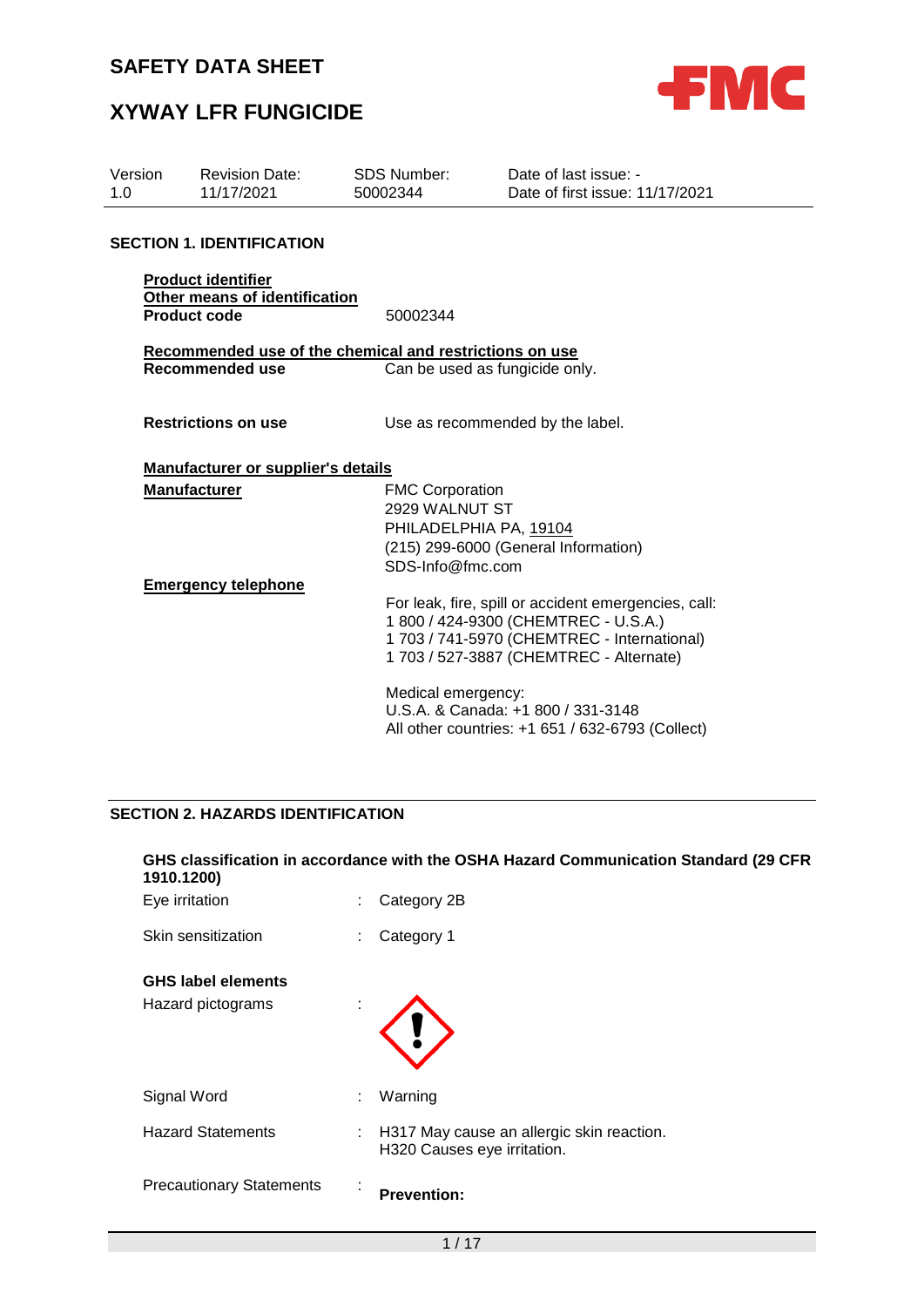

# **XYWAY LFR FUNGICIDE**

| Version<br>1.0 | <b>Revision Date:</b><br>11/17/2021 | <b>SDS Number:</b><br>50002344                                      | Date of last issue: -<br>Date of first issue: 11/17/2021                                                                                                                                                                                                                                                                                                                                 |
|----------------|-------------------------------------|---------------------------------------------------------------------|------------------------------------------------------------------------------------------------------------------------------------------------------------------------------------------------------------------------------------------------------------------------------------------------------------------------------------------------------------------------------------------|
|                |                                     | the workplace.<br>P280 Wear protective gloves.                      | P261 Avoid breathing dust/ fume/ gas/ mist/ vapors/ spray.<br>P264 Wash skin thoroughly after handling.<br>P272 Contaminated work clothing must not be allowed out of                                                                                                                                                                                                                    |
|                |                                     | <b>Response:</b><br>to do. Continue rinsing.<br>attention.<br>tion. | P302 + P352 IF ON SKIN: Wash with plenty of soap and water.<br>P305 + P351 + P338 IF IN EYES: Rinse cautiously with water<br>for several minutes. Remove contact lenses, if present and easy<br>P333 + P313 If skin irritation or rash occurs: Get medical advice/<br>P337 + P313 If eye irritation persists: Get medical advice/atten-<br>P363 Wash contaminated clothing before reuse. |
|                |                                     | Disposal:<br>posal plant.                                           | P501 Dispose of contents/ container to an approved waste dis-                                                                                                                                                                                                                                                                                                                            |
| None known.    | <b>Other hazards</b>                |                                                                     |                                                                                                                                                                                                                                                                                                                                                                                          |

### **SECTION 3. COMPOSITION/INFORMATION ON INGREDIENTS**

### **Components**

| Chemical name                                               | CAS-No.     | Concentration (% w/w) |  |  |
|-------------------------------------------------------------|-------------|-----------------------|--|--|
| $ (RS)-2,4'-diffluoro-\alpha-(1H-1,2,4-triazol-$ 76674-21-0 |             | $>= 10 - 20$          |  |  |
| 1-ylmethyl) benzhydryl alcohol                              |             |                       |  |  |
| propane-1,2-diol                                            | 57-55-6     | $>= 5 - < 10$         |  |  |
| D-Glucopyranose, oligomeric, C9-11- 132778-08-6             |             | $>= 1 - 5$            |  |  |
| alkyl glycosides                                            |             |                       |  |  |
| silica gel                                                  | 112926-00-8 | $>= 1 - 5$            |  |  |
| Actual concentration is withheld as a trade secret          |             |                       |  |  |

#### **SECTION 4. FIRST AID MEASURES**

| General advice          |    | Move out of dangerous area.<br>Show this safety data sheet to the doctor in attendance.<br>Do not leave the victim unattended.                                                                |
|-------------------------|----|-----------------------------------------------------------------------------------------------------------------------------------------------------------------------------------------------|
| If inhaled              | t. | If unconscious, place in recovery position and seek medical<br>advice.<br>If symptoms persist, call a physician.                                                                              |
| In case of skin contact |    | : If on skin, rinse well with water.                                                                                                                                                          |
| In case of eye contact  |    | : Immediately flush eye(s) with plenty of water.<br>Remove contact lenses.<br>Protect unharmed eye.<br>Keep eye wide open while rinsing.<br>If eye irritation persists, consult a specialist. |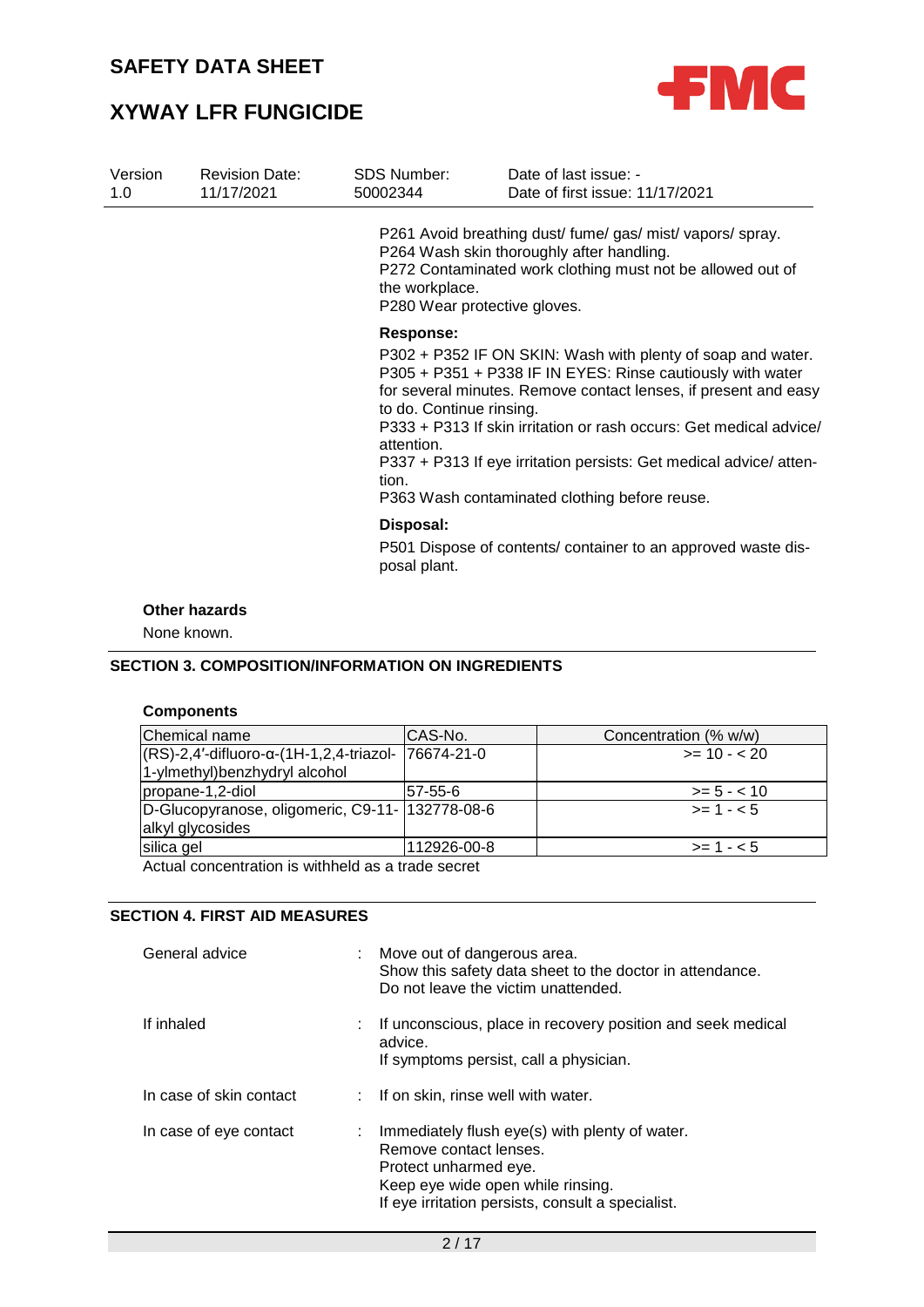

# **XYWAY LFR FUNGICIDE**

| Version<br>1.0 |         | <b>Revision Date:</b><br>11/17/2021                    |                                                                                                                                                                               | SDS Number:<br>50002344                                        | Date of last issue: -<br>Date of first issue: 11/17/2021 |  |  |
|----------------|---------|--------------------------------------------------------|-------------------------------------------------------------------------------------------------------------------------------------------------------------------------------|----------------------------------------------------------------|----------------------------------------------------------|--|--|
| If swallowed   |         | ÷.                                                     | Keep respiratory tract clear.<br>Do not give milk or alcoholic beverages.<br>Never give anything by mouth to an unconscious person.<br>If symptoms persist, call a physician. |                                                                |                                                          |  |  |
|                | delayed | Most important symptoms<br>and effects, both acute and |                                                                                                                                                                               | May cause an allergic skin reaction.<br>Causes eye irritation. |                                                          |  |  |
|                |         | Notes to physician                                     |                                                                                                                                                                               | Treat symptomatically.                                         |                                                          |  |  |

#### **SECTION 5. FIRE-FIGHTING MEASURES**

|                                                     |        | Suitable extinguishing media : Dry chemical, CO2, water spray or regular foam.                                                                                                                                                  |
|-----------------------------------------------------|--------|---------------------------------------------------------------------------------------------------------------------------------------------------------------------------------------------------------------------------------|
| Unsuitable extinguishing<br>media                   | ÷.     | Do not spread spilled material with high-pressure water<br>streams.                                                                                                                                                             |
| Specific hazards during fire<br>fighting            |        | : Do not allow run-off from fire fighting to enter drains or water<br>courses.                                                                                                                                                  |
| Hazardous combustion prod-<br>ucts                  | $\sim$ | Thermal decomposition can lead to release of irritating gases<br>and vapors.<br>Nitrogen oxides (NOx)<br>Carbon oxides<br>Halogenated compounds                                                                                 |
| Further information                                 |        | : Collect contaminated fire extinguishing water separately. This<br>must not be discharged into drains.<br>Fire residues and contaminated fire extinguishing water must<br>be disposed of in accordance with local regulations. |
| Special protective equipment :<br>for fire-fighters |        | Firefighters should wear protective clothing and self-contained<br>breathing apparatus.                                                                                                                                         |

#### **SECTION 6. ACCIDENTAL RELEASE MEASURES**

| Personal precautions, protec- :<br>tive equipment and emer-<br>gency procedures | Ensure adequate ventilation.<br>If it can be safely done, stop the leak.<br>Use personal protective equipment.<br>Do not touch or walk through the spilled material.<br>Avoid formation of aerosol.<br>Evacuate personnel to safe areas. |
|---------------------------------------------------------------------------------|------------------------------------------------------------------------------------------------------------------------------------------------------------------------------------------------------------------------------------------|
| <b>Environmental precautions</b>                                                | : Prevent product from entering drains.<br>Prevent further leakage or spillage if safe to do so.<br>If the product contaminates rivers and lakes or drains inform<br>respective authorities.                                             |
| Methods and materials for<br>containment and cleaning up                        | Soak up with inert absorbent material (e.g. sand, silica gel,<br>acid binder, universal binder, sawdust).<br>Keep in suitable, closed containers for disposal.                                                                           |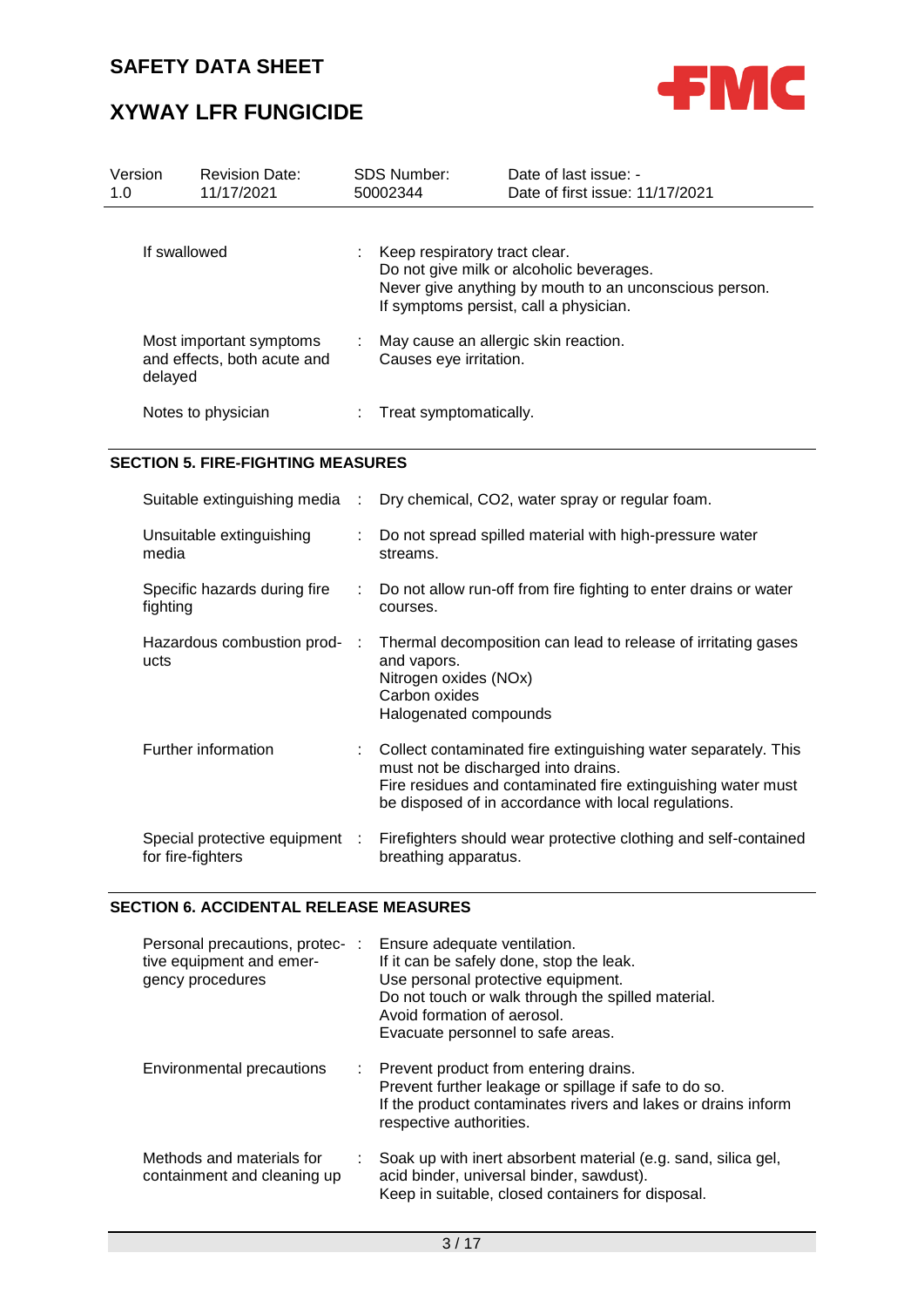

# **XYWAY LFR FUNGICIDE**

| Version<br>1.0                                       | <b>Revision Date:</b><br>11/17/2021           | <b>SDS Number:</b><br>Date of last issue: -<br>50002344 |                                                                                                                                                                                                                                                                                                                                                                                                                                                                                                                                                    | Date of first issue: 11/17/2021                                                                                                                                                                                                  |  |  |
|------------------------------------------------------|-----------------------------------------------|---------------------------------------------------------|----------------------------------------------------------------------------------------------------------------------------------------------------------------------------------------------------------------------------------------------------------------------------------------------------------------------------------------------------------------------------------------------------------------------------------------------------------------------------------------------------------------------------------------------------|----------------------------------------------------------------------------------------------------------------------------------------------------------------------------------------------------------------------------------|--|--|
|                                                      |                                               |                                                         |                                                                                                                                                                                                                                                                                                                                                                                                                                                                                                                                                    |                                                                                                                                                                                                                                  |  |  |
|                                                      | <b>SECTION 7. HANDLING AND STORAGE</b>        |                                                         |                                                                                                                                                                                                                                                                                                                                                                                                                                                                                                                                                    |                                                                                                                                                                                                                                  |  |  |
| Advice on protection against :<br>fire and explosion |                                               |                                                         | Normal measures for preventive fire protection.                                                                                                                                                                                                                                                                                                                                                                                                                                                                                                    |                                                                                                                                                                                                                                  |  |  |
|                                                      | Advice on safe handling                       |                                                         | Do not breathe vapors/dust.<br>Avoid exposure - obtain special instructions before use.<br>Avoid contact with skin and eyes.<br>For personal protection see section 8.<br>Smoking, eating and drinking should be prohibited in the ap-<br>plication area.<br>Dispose of rinse water in accordance with local and national<br>regulations.<br>Persons susceptible to skin sensitization problems or asthma,<br>allergies, chronic or recurrent respiratory disease should not<br>be employed in any process in which this mixture is being<br>used. |                                                                                                                                                                                                                                  |  |  |
|                                                      | Conditions for safe storage                   |                                                         | place.<br>kept upright to prevent leakage.                                                                                                                                                                                                                                                                                                                                                                                                                                                                                                         | Keep container tightly closed in a dry and well-ventilated<br>Containers which are opened must be carefully resealed and<br>Electrical installations / working materials must comply with<br>the technological safety standards. |  |  |
|                                                      | Further information on stor-<br>age stability |                                                         |                                                                                                                                                                                                                                                                                                                                                                                                                                                                                                                                                    | No decomposition if stored and applied as directed.                                                                                                                                                                              |  |  |

### **SECTION 8. EXPOSURE CONTROLS/PERSONAL PROTECTION**

| Components       | CAS-No.       | Value type<br>(Form of<br>exposure) | Control parame-<br>ters / Permissible<br>concentration | <b>Basis</b>     |
|------------------|---------------|-------------------------------------|--------------------------------------------------------|------------------|
| propane-1,2-diol | $57 - 55 - 6$ | <b>TWA</b>                          | $10 \text{ mg/m}$                                      | US WEEL          |
| silica gel       | 112926-00-8   | <b>TWA</b>                          | $6$ mg/m $3$                                           | OSHA P0          |
|                  |               | TWA (Dust)                          | 20 Million parti-<br>cles per cubic foot<br>(Silica)   | OSHA Z-3         |
|                  |               | TWA (Dust)                          | 80 mg/m3 /<br>%SiO <sub>2</sub><br>(Silica)            | OSHA Z-3         |
|                  |               | <b>TWA</b>                          | $6$ mg/m $3$<br>(Silica)                               | <b>NIOSH REL</b> |

#### **Ingredients with workplace control parameters**

### **Personal protective equipment**

Respiratory protection : In the case of dust or aerosol formation use respirator with an approved filter.

# Hand protection<br>Material

: Protective gloves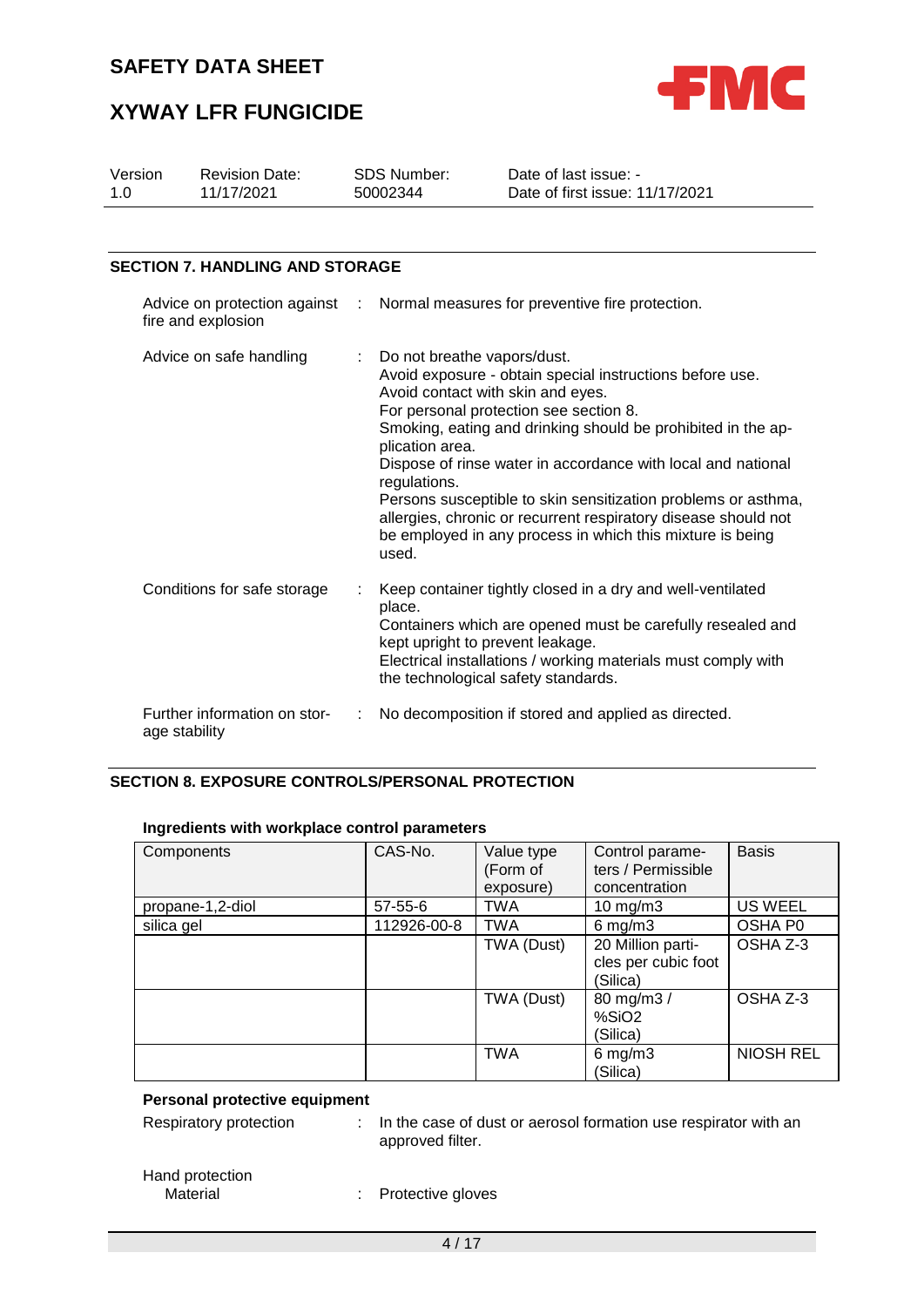

# **XYWAY LFR FUNGICIDE**

| Version<br>1.0           | <b>Revision Date:</b><br>11/17/2021 |                           | <b>SDS Number:</b><br>50002344                                      | Date of last issue: -<br>Date of first issue: 11/17/2021                                                            |
|--------------------------|-------------------------------------|---------------------------|---------------------------------------------------------------------|---------------------------------------------------------------------------------------------------------------------|
| <b>Remarks</b>           |                                     |                           |                                                                     | The suitability for a specific workplace should be discussed<br>with the producers of the protective gloves.        |
| Eye protection           |                                     |                           | : Eye wash bottle with pure water<br>Tightly fitting safety goggles |                                                                                                                     |
| Skin and body protection |                                     | $\mathbb{Z}^{\mathbb{Z}}$ | Impervious clothing                                                 | Choose body protection according to the amount and con-<br>centration of the dangerous substance at the work place. |
|                          | Protective measures                 |                           |                                                                     | Plan first aid action before beginning work with this product.                                                      |
|                          | Hygiene measures                    | ÷                         | When using do not eat or drink.<br>When using do not smoke.         | Avoid contact with skin, eyes and clothing.<br>Wash hands before breaks and at the end of workday.                  |

### **SECTION 9. PHYSICAL AND CHEMICAL PROPERTIES**

| Appearance                          | ÷  | liquid                                                   |
|-------------------------------------|----|----------------------------------------------------------|
| Color                               | ÷  | white                                                    |
| Odor                                | ÷  | neutral                                                  |
| рH                                  | ÷  | 6.33 (73.9 °F / 23.3 °C)<br>(1% solution in water)       |
| Flash point                         |    | : $212 °F / 100 °C$                                      |
| Density                             | ÷. | 9.191 lb/gal                                             |
| Solubility(ies)<br>Water solubility | ÷  | dispersible                                              |
| <b>Explosive properties</b>         | ÷  | Not explosive                                            |
| Oxidizing properties                | ÷  | The substance or mixture is not classified as oxidizing. |

### **SECTION 10. STABILITY AND REACTIVITY**

| Reactivity         | : No decomposition if stored and applied as directed.                                |
|--------------------|--------------------------------------------------------------------------------------|
| Chemical stability | : No decomposition if stored and applied as directed.                                |
| tions              | Possibility of hazardous reac- : No decomposition if stored and applied as directed. |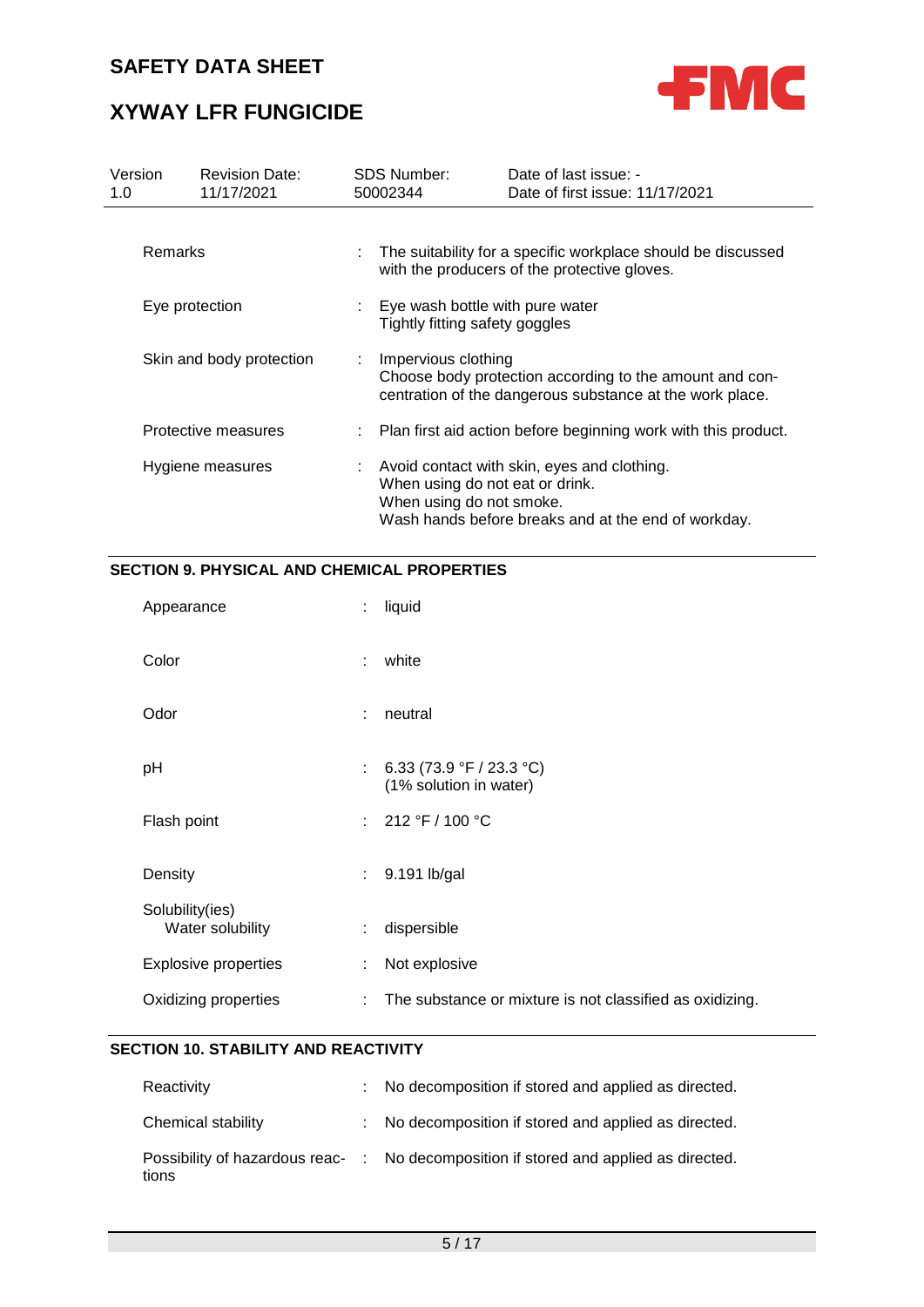

# **XYWAY LFR FUNGICIDE**

| Version<br>1.0 | <b>Revision Date:</b><br>11/17/2021 | <b>SDS Number:</b><br>50002344 |                   | Date of last issue: -<br>Date of first issue: 11/17/2021 |
|----------------|-------------------------------------|--------------------------------|-------------------|----------------------------------------------------------|
|                | Conditions to avoid                 | ÷.                             | No data available |                                                          |
|                | Incompatible materials              |                                | : Not applicable  |                                                          |

### **SECTION 11. TOXICOLOGICAL INFORMATION**

#### **Acute toxicity**

Not classified based on available information.

| <b>Product:</b>            |                                                                                 |
|----------------------------|---------------------------------------------------------------------------------|
| Acute oral toxicity        | : LD50 Oral (Rat): $> 5,000$ mg/kg                                              |
| Acute inhalation toxicity  | : $LC50 (Rat): > 5.14 mg/l$<br>Exposure time: 4 h<br>Test atmosphere: dust/mist |
| Acute dermal toxicity      | : LD50 Dermal $(Rat):$ > 5,000 mg/kg                                            |
| Oldin sauvastan luuttattan |                                                                                 |

#### **Skin corrosion/irritation**

Not classified based on available information.

#### **Product:**

| <b>Species</b><br>Result | : Rabbit<br>: slight irritation |                                              |  |
|--------------------------|---------------------------------|----------------------------------------------|--|
| <b>Remarks</b>           |                                 | May cause skin irritation and/or dermatitis. |  |

#### **Serious eye damage/eye irritation**

Causes eye irritation.

#### **Product:**

| <b>Species</b><br>Result<br>Assessment | Rabbit<br>: Mild eye irritation<br>: Mild eye irritation                       |
|----------------------------------------|--------------------------------------------------------------------------------|
| Remarks                                | : Vapors may cause irritation to the eyes, respiratory system<br>and the skin. |

#### **Respiratory or skin sensitization**

#### **Skin sensitization**

May cause an allergic skin reaction.

#### **Respiratory sensitization**

Not classified based on available information.

### **Product:**

| Test Type      | : Local lymph node test |
|----------------|-------------------------|
| <b>Species</b> | $:$ mice                |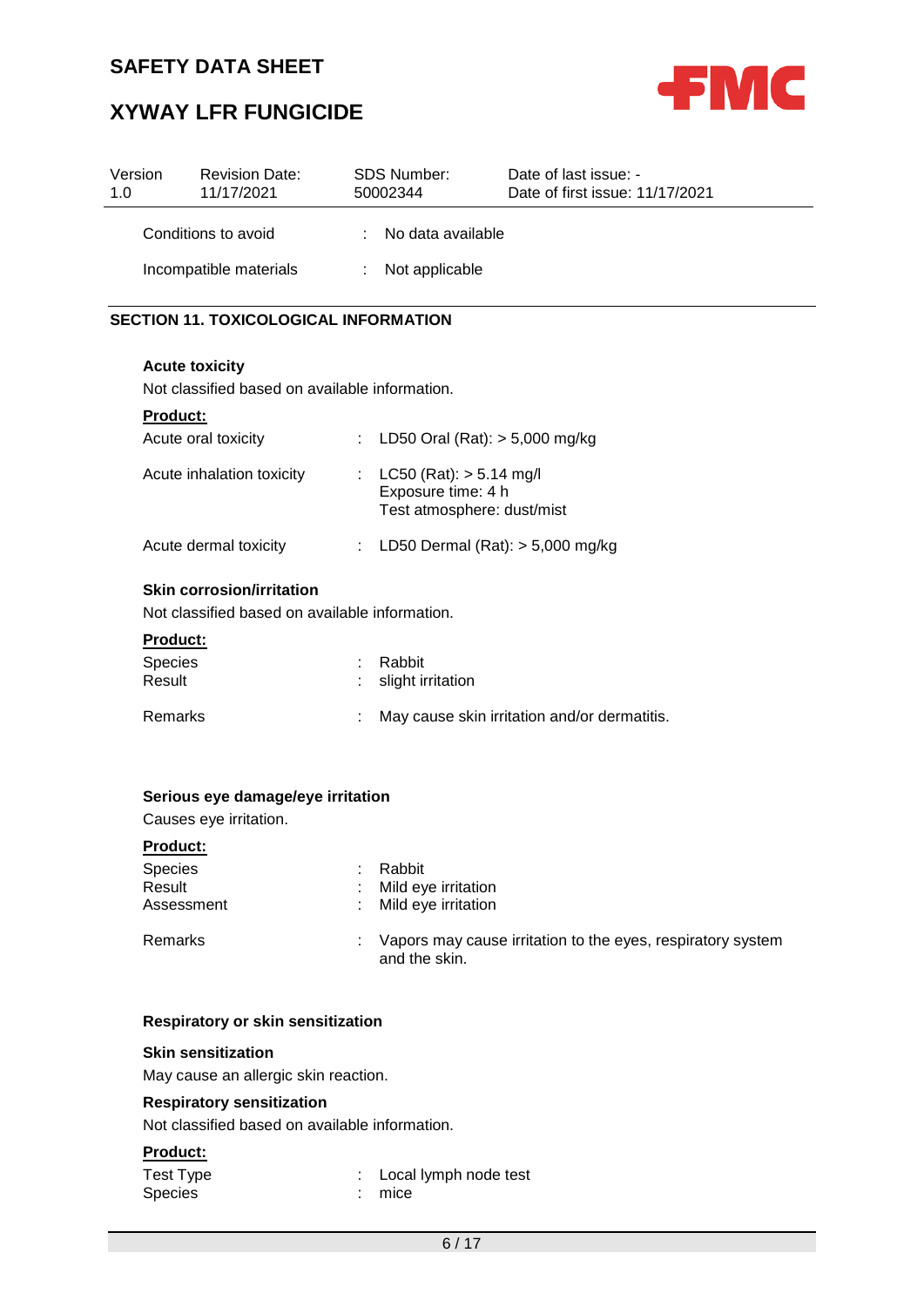

# **XYWAY LFR FUNGICIDE**

| Version<br>1.0 | <b>Revision Date:</b><br>11/17/2021                                                            | <b>SDS Number:</b><br>50002344                                           | Date of last issue: -<br>Date of first issue: 11/17/2021                                                                         |
|----------------|------------------------------------------------------------------------------------------------|--------------------------------------------------------------------------|----------------------------------------------------------------------------------------------------------------------------------|
| Result         |                                                                                                | Causes sensitization.                                                    |                                                                                                                                  |
|                | <b>Germ cell mutagenicity</b><br>Not classified based on available information.<br>Components: |                                                                          |                                                                                                                                  |
|                |                                                                                                |                                                                          | (RS)-2,4'-difluoro-α-(1H-1,2,4-triazol-1-ylmethyl)benzhydryl alcohol:                                                            |
|                | Genotoxicity in vivo                                                                           |                                                                          | Test Type: dominant lethal test<br>Method: OECD Test Guideline 478                                                               |
|                | propane-1,2-diol:                                                                              |                                                                          |                                                                                                                                  |
|                | Genotoxicity in vitro                                                                          | Result: negative                                                         | Test Type: reverse mutation assay                                                                                                |
|                | Genotoxicity in vivo                                                                           | Species: Mouse<br>Result: negative                                       | Test Type: In vivo micronucleus test                                                                                             |
| silica gel:    |                                                                                                |                                                                          |                                                                                                                                  |
|                | Genotoxicity in vitro                                                                          | Result: negative                                                         | Test Type: reverse mutation assay<br>Method: OECD Test Guideline 471<br>Remarks: Based on data from similar materials            |
|                | Genotoxicity in vivo                                                                           | Species: Rat (male)<br>Application Route: Inhalation<br>Result: negative | Remarks: Based on data from similar materials                                                                                    |
|                | Carcinogenicity                                                                                |                                                                          |                                                                                                                                  |
|                | Not classified based on available information.                                                 |                                                                          |                                                                                                                                  |
|                | <b>Components:</b>                                                                             |                                                                          |                                                                                                                                  |
| ment           | Carcinogenicity - Assess-                                                                      |                                                                          | (RS)-2,4'-difluoro-α-(1H-1,2,4-triazol-1-ylmethyl)benzhydryl alcohol:<br>: Animal testing did not show any carcinogenic effects. |
|                | propane-1,2-diol:                                                                              |                                                                          |                                                                                                                                  |
| <b>Species</b> |                                                                                                | Rat                                                                      |                                                                                                                                  |
|                | <b>Application Route</b>                                                                       | Oral                                                                     |                                                                                                                                  |
| Result         | Exposure time                                                                                  | 2 Years<br>negative                                                      |                                                                                                                                  |
| silica gel:    |                                                                                                |                                                                          |                                                                                                                                  |
| <b>Species</b> |                                                                                                | Rat                                                                      |                                                                                                                                  |
|                | <b>Application Route</b>                                                                       | Oral                                                                     |                                                                                                                                  |
| Method         | Exposure time                                                                                  | 103 weeks<br>OECD Test Guideline 453                                     |                                                                                                                                  |

: OECD Test Guideline 453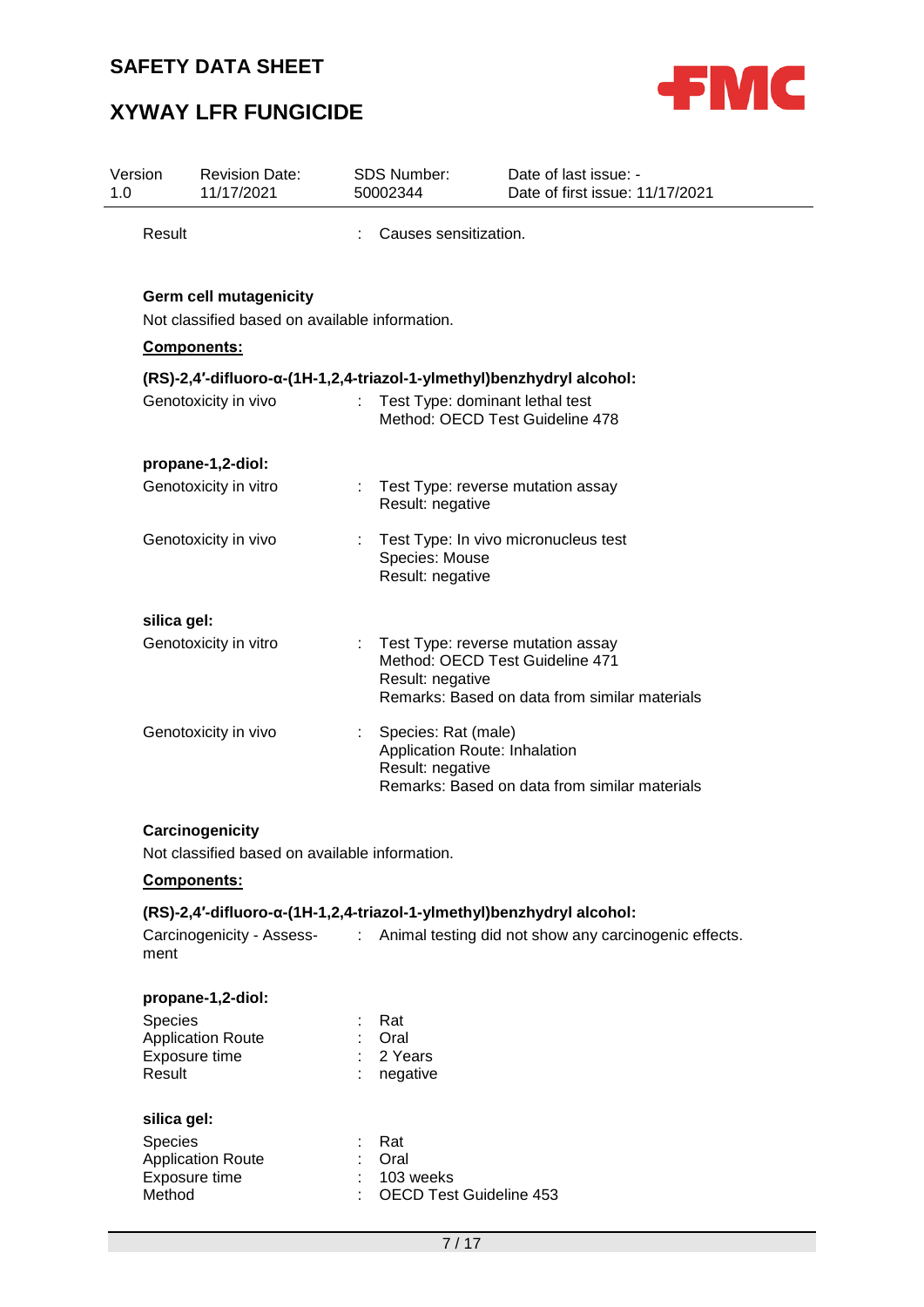

# **XYWAY LFR FUNGICIDE**

| 1.0 | Version                                                                          | <b>Revision Date:</b><br>11/17/2021                                            |            | SDS Number:<br>50002344                                              | Date of last issue: -<br>Date of first issue: 11/17/2021                                                                                                                                 |  |
|-----|----------------------------------------------------------------------------------|--------------------------------------------------------------------------------|------------|----------------------------------------------------------------------|------------------------------------------------------------------------------------------------------------------------------------------------------------------------------------------|--|
|     | Result<br>Remarks                                                                |                                                                                |            | negative                                                             | Based on data from similar materials                                                                                                                                                     |  |
|     | <b>IARC</b>                                                                      |                                                                                |            |                                                                      | No ingredient of this product present at levels greater than or equal to 0.1% is<br>identified as probable, possible or confirmed human carcinogen by IARC.                              |  |
|     | <b>OSHA</b>                                                                      |                                                                                |            | on OSHA's list of regulated carcinogens.                             | No component of this product present at levels greater than or equal to 0.1% is                                                                                                          |  |
|     | <b>NTP</b>                                                                       |                                                                                |            |                                                                      | No ingredient of this product present at levels greater than or equal to 0.1% is<br>identified as a known or anticipated carcinogen by NTP.                                              |  |
|     |                                                                                  | <b>Reproductive toxicity</b><br>Not classified based on available information. |            |                                                                      |                                                                                                                                                                                          |  |
|     |                                                                                  | Components:                                                                    |            |                                                                      |                                                                                                                                                                                          |  |
|     |                                                                                  |                                                                                |            |                                                                      | (RS)-2,4'-difluoro-α-(1H-1,2,4-triazol-1-ylmethyl)benzhydryl alcohol:                                                                                                                    |  |
|     | sessment                                                                         | Reproductive toxicity - As-                                                    |            |                                                                      | Animal testing did not show any effects on fertility.<br>Animal testing showed no developmental toxicity.                                                                                |  |
|     |                                                                                  | propane-1,2-diol:                                                              |            |                                                                      |                                                                                                                                                                                          |  |
|     | Effects on fertility<br>Effects on fetal development                             |                                                                                |            | Species: Mouse<br><b>Application Route: Oral</b><br>Result: negative | Test Type: reproductive and developmental toxicity study                                                                                                                                 |  |
|     |                                                                                  |                                                                                |            | Species: Mouse<br><b>Application Route: Oral</b>                     | Test Type: Embryo-fetal development<br>Method: OECD Test Guideline 414<br>Result: Animal testing did not show any effects on fertility.<br>Remarks: Based on data from similar materials |  |
|     | silica gel:                                                                      | Effects on fetal development                                                   | <b>COL</b> | Species: Rat<br><b>Application Route: Oral</b><br>Result: negative   | Test Type: Embryo-fetal development<br>Remarks: Based on data from similar materials                                                                                                     |  |
|     |                                                                                  |                                                                                |            |                                                                      |                                                                                                                                                                                          |  |
|     |                                                                                  | Components:                                                                    |            |                                                                      |                                                                                                                                                                                          |  |
|     | (RS)-2,4'-difluoro-α-(1H-1,2,4-triazol-1-ylmethyl)benzhydryl alcohol:<br>Remarks |                                                                                |            |                                                                      | No significant adverse effects were reported                                                                                                                                             |  |

### **STOT-repeated exposure**

Not classified based on available information.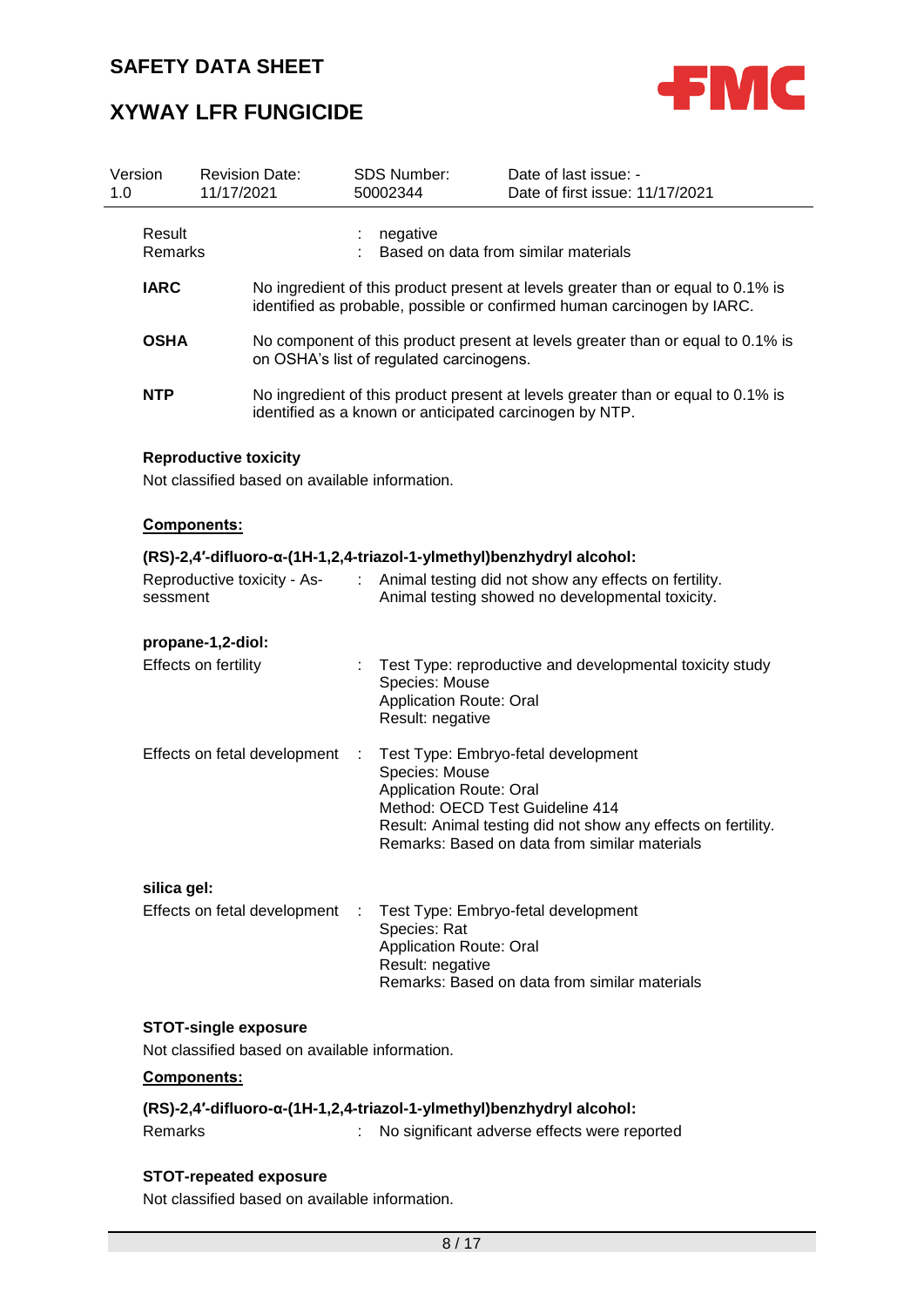

# **XYWAY LFR FUNGICIDE**

| Version<br>1.0                                                                                                                     | <b>Revision Date:</b><br>11/17/2021                                                                         | <b>SDS Number:</b><br>50002344                                                                                                                                                                             | Date of last issue: -<br>Date of first issue: 11/17/2021                     |
|------------------------------------------------------------------------------------------------------------------------------------|-------------------------------------------------------------------------------------------------------------|------------------------------------------------------------------------------------------------------------------------------------------------------------------------------------------------------------|------------------------------------------------------------------------------|
|                                                                                                                                    | <b>Repeated dose toxicity</b><br>Components:                                                                |                                                                                                                                                                                                            |                                                                              |
| <b>Species</b><br>Symptoms                                                                                                         | <b>Application Route</b><br>Exposure time                                                                   | Rat<br>150 mg/kg<br>Oral - feed<br>90 days<br>Liver effects                                                                                                                                                | (RS)-2,4'-difluoro-α-(1H-1,2,4-triazol-1-ylmethyl)benzhydryl alcohol:        |
| <b>Species</b><br><b>NOAEL</b><br>Species<br><b>NOAEL</b><br><b>LOAEL</b>                                                          | propane-1,2-diol:<br><b>Application Route</b><br>Exposure time<br><b>Application Route</b><br>Exposure time | Rat, male and female<br>1,700 mg/kg<br>Oral<br>2 Years<br>Rat, male and female<br>1,000 mg/kg<br>160 mg/kg<br>Inhalation<br>90 Days                                                                        |                                                                              |
| silica gel:<br>Species<br><b>NOAEL</b><br>Method<br>Remarks<br><b>Species</b><br><b>NOAEL</b><br><b>LOAEL</b><br>Method<br>Remarks | <b>Application Route</b><br>Exposure time<br><b>Application Route</b><br>Exposure time                      | Rat, male and female<br>2,500 mg/kg<br>Oral<br>13 weeks<br><b>OECD Test Guideline 408</b><br>Rat, male and female<br>1.3 - 10 mg/l<br>5.9 mg/l<br>Inhalation<br>13 weeks<br><b>OECD Test Guideline 413</b> | Based on data from similar materials<br>Based on data from similar materials |
|                                                                                                                                    | <b>Asniration toxicity</b>                                                                                  |                                                                                                                                                                                                            |                                                                              |

**Aspiration toxicity**

Not classified based on available information.

#### **Further information**

#### **Product:**

Remarks : No data available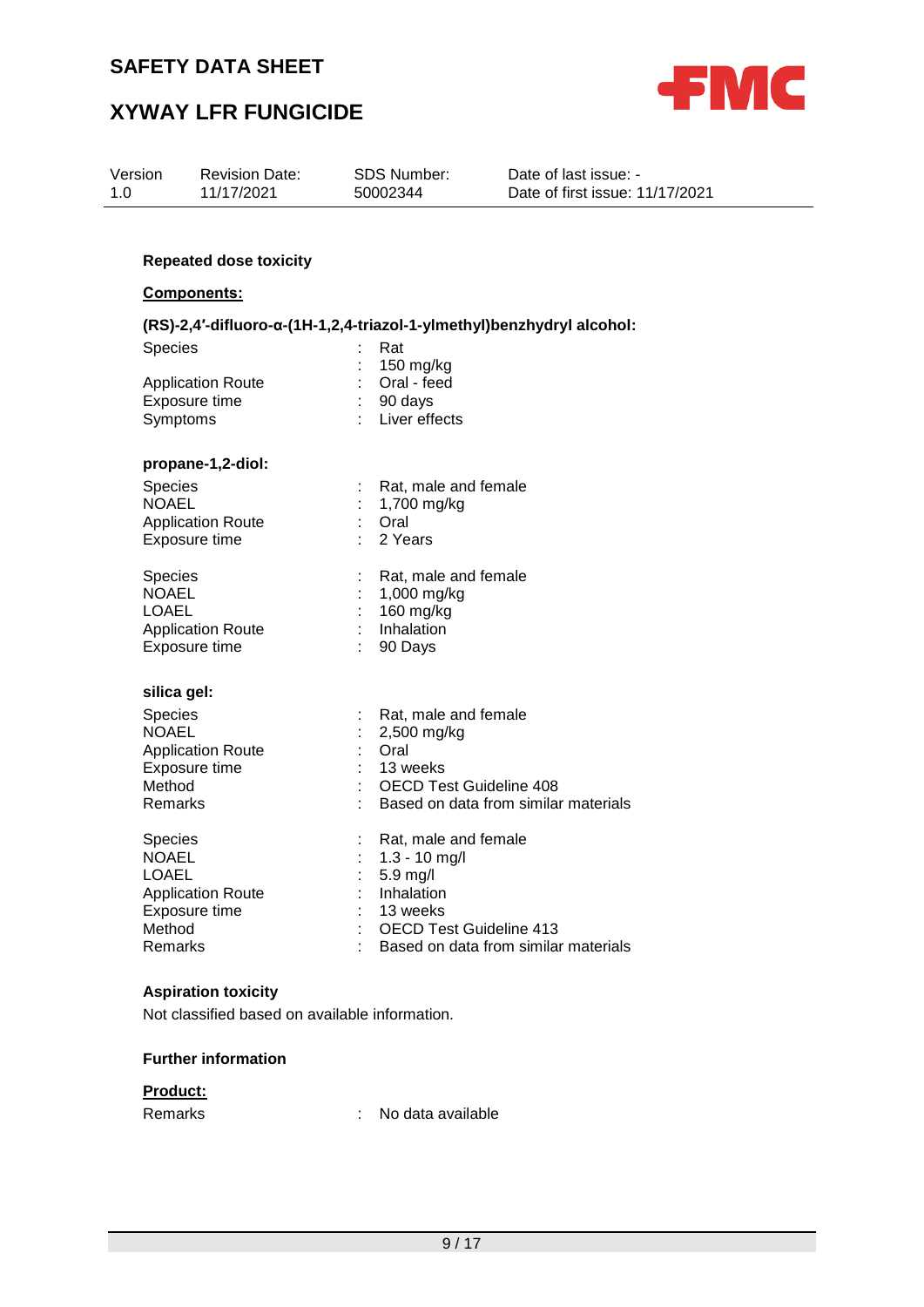

# **XYWAY LFR FUNGICIDE**

| Version<br>1.0 | <b>Revision Date:</b><br>11/17/2021                                   |    | SDS Number:<br>50002344                 | Date of last issue: -<br>Date of first issue: 11/17/2021                                        |
|----------------|-----------------------------------------------------------------------|----|-----------------------------------------|-------------------------------------------------------------------------------------------------|
|                | <b>SECTION 12. ECOLOGICAL INFORMATION</b>                             |    |                                         |                                                                                                 |
|                | <b>Ecotoxicity</b>                                                    |    |                                         |                                                                                                 |
|                | Components:                                                           |    |                                         |                                                                                                 |
|                | (RS)-2,4'-difluoro-α-(1H-1,2,4-triazol-1-ylmethyl)benzhydryl alcohol: |    |                                         |                                                                                                 |
|                | Toxicity to fish                                                      |    | Exposure time: 96 h                     | LC50 (Oncorhynchus mykiss (rainbow trout)): 61 mg/l                                             |
|                | aquatic invertebrates                                                 |    | Exposure time: 48 h                     | Toxicity to daphnia and other : EC50 (Daphnia magna (Water flea)): > 78 mg/l                    |
| plants         | Toxicity to algae/aquatic                                             | ÷. | Exposure time: 96 h                     | IC50 (Selenastrum capricornutum (green algae)): 12 mg/l                                         |
|                |                                                                       |    | Exposure time: 72 h                     | IC50 (Scenedesmus subspicatus): 1.9 mg/l                                                        |
| icity)         | Toxicity to fish (Chronic tox-                                        |    | Exposure time: 28 d                     | NOEC (Oncorhynchus mykiss (rainbow trout)): 6.2 mg/l                                            |
| ic toxicity)   | Toxicity to daphnia and other :<br>aquatic invertebrates (Chron-      |    | Exposure time: 21 d                     | NOEC (Daphnia magna (Water flea)): 0.31 mg/l                                                    |
| ganisms        | Toxicity to soil dwelling or-                                         |    | Exposure time: 180 d                    | NOEC (Eisenia fetida (earthworms)): 0.01 mg/cm2                                                 |
| isms           | Toxicity to terrestrial organ-                                        |    | <b>Remarks: Contact</b>                 | : LD50 (Apis mellifera (bees)): > 50 µg/bee                                                     |
|                |                                                                       |    | Remarks: Oral                           | LD50 (Apis mellifera (bees)): $> 2$ µg/bee                                                      |
|                | propane-1,2-diol:                                                     |    |                                         |                                                                                                 |
|                | Toxicity to fish                                                      |    | Exposure time: 96 h                     | LC50 (Oncorhynchus mykiss (rainbow trout)): 40,613 mg/l                                         |
|                | Toxicity to daphnia and other :<br>aquatic invertebrates              |    | Exposure time: 96 h                     | (Mysidopsis bahia (opossum shrimp)): 18,800 mg/l                                                |
| plants         | Toxicity to algae/aquatic                                             |    | mg/l<br>Exposure time: 48 h             | EC50 (Pseudokirchneriella subcapitata (green algae)): 34,100<br>Method: OECD Test Guideline 201 |
| ic toxicity)   | Toxicity to daphnia and other :<br>aquatic invertebrates (Chron-      |    | NOEC: 13,020 mg/l<br>Exposure time: 7 d |                                                                                                 |
|                | Toxicity to microorganisms                                            |    | Exposure time: 18 h                     | EC50 (Pseudomonas putida): > 20,000 mg/l                                                        |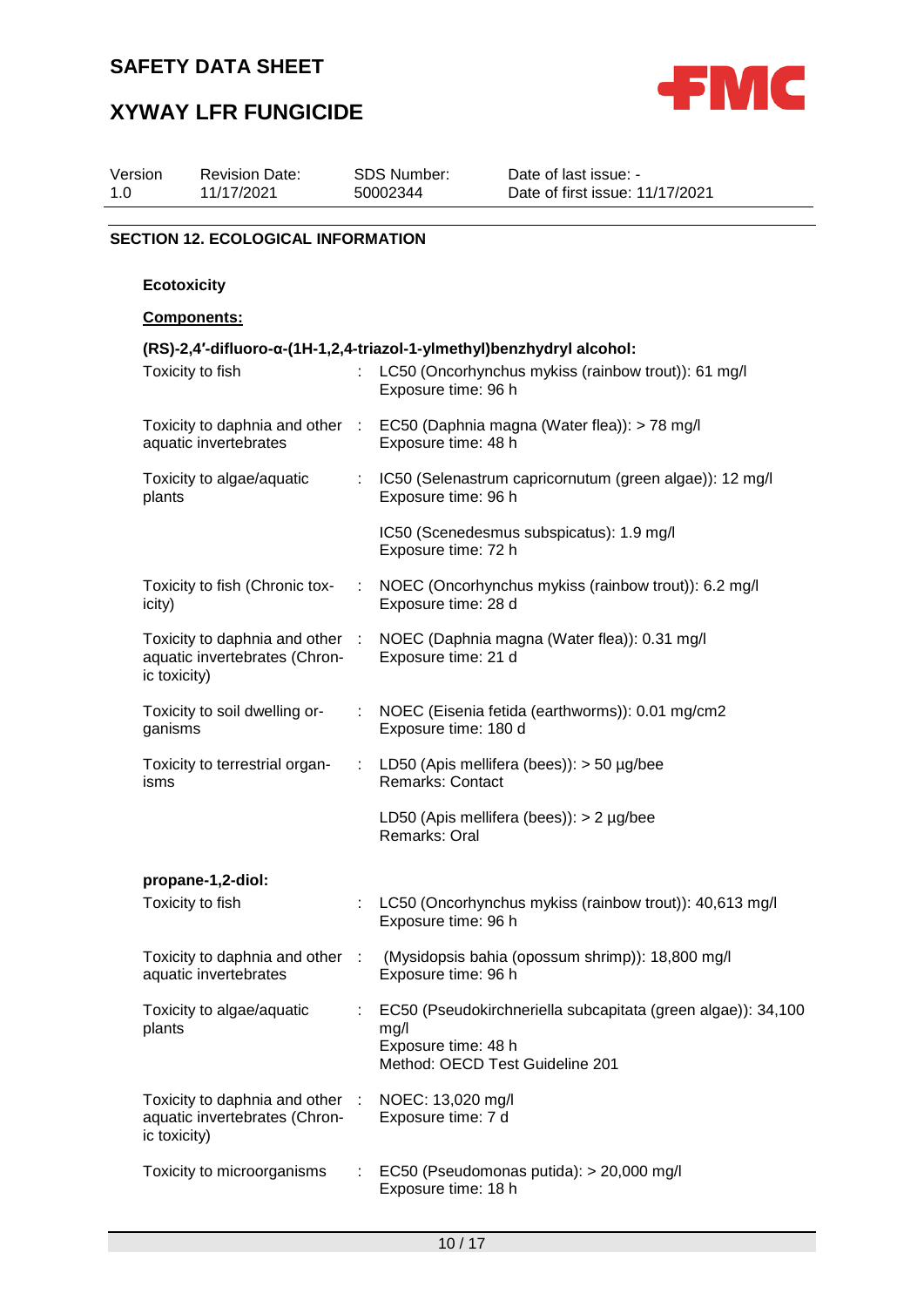

# **XYWAY LFR FUNGICIDE**

| Version<br>1.0 |                  | <b>Revision Date:</b><br>11/17/2021                                                       |                           | <b>SDS Number:</b><br>50002344                                                                                     | Date of last issue: -<br>Date of first issue: 11/17/2021                                               |
|----------------|------------------|-------------------------------------------------------------------------------------------|---------------------------|--------------------------------------------------------------------------------------------------------------------|--------------------------------------------------------------------------------------------------------|
|                |                  | D-Glucopyranose, oligomeric, C9-11-alkyl glycosides:                                      |                           |                                                                                                                    |                                                                                                        |
|                | Toxicity to fish |                                                                                           | Đ.                        | LC50 (Brachydanio rerio (zebrafish)): 2.95 mg/l<br>Exposure time: 96 h                                             |                                                                                                        |
|                |                  | Toxicity to daphnia and other<br>aquatic invertebrates                                    | $\sim 100$                | EC50 (Crustaceans): 26.2 mg/l<br>Exposure time: 48 h                                                               |                                                                                                        |
|                | plants           | Toxicity to algae/aquatic                                                                 | $\mathbb{Z}^{\mathbb{Z}}$ | EC50 (Skeletonema costatum (Diatom)): 9.05 mg/l<br>Exposure time: 72 h<br>Method: ISO 10253                        |                                                                                                        |
|                |                  | Toxicity to microorganisms                                                                |                           |                                                                                                                    | $\therefore$ EC50 (Pseudomonas putida): $>$ 560 mg/l                                                   |
|                | silica gel:      |                                                                                           |                           |                                                                                                                    |                                                                                                        |
|                | Toxicity to fish |                                                                                           |                           | Exposure time: 96 h<br>Method: OECD Test Guideline 203                                                             | LC50 (Brachydanio rerio (zebrafish)): > 10,000 mg/l                                                    |
|                |                  | Toxicity to daphnia and other :<br>aquatic invertebrates                                  |                           | Exposure time: 24 h<br>Method: OECD Test Guideline 202                                                             | EC50 (Daphnia magna (Water flea)): > 10,000 mg/l<br>Remarks: Based on data from similar materials      |
|                | plants           | Toxicity to algae/aquatic                                                                 | ÷.                        | mg/l<br>Exposure time: 72 h<br>Method: OECD Test Guideline 201                                                     | NOELR (Desmodesmus subspicatus (green algae)): 10,000<br>Remarks: Based on data from similar materials |
|                |                  | <b>Ecotoxicology Assessment</b>                                                           |                           |                                                                                                                    |                                                                                                        |
|                |                  | Acute aquatic toxicity                                                                    | ÷.                        |                                                                                                                    | This product has no known ecotoxicological effects.                                                    |
|                |                  | Chronic aquatic toxicity                                                                  | ÷                         |                                                                                                                    | This product has no known ecotoxicological effects.                                                    |
|                |                  | <b>Persistence and degradability</b>                                                      |                           |                                                                                                                    |                                                                                                        |
|                | Product:         | Biodegradability                                                                          |                           | Result: Not readily biodegradable.                                                                                 |                                                                                                        |
|                | Components:      |                                                                                           |                           |                                                                                                                    |                                                                                                        |
|                |                  | (RS)-2,4'-difluoro-α-(1H-1,2,4-triazol-1-ylmethyl)benzhydryl alcohol:<br>Biodegradability | t.                        | Result: Not readily biodegradable.                                                                                 |                                                                                                        |
|                |                  | propane-1,2-diol:<br>Biodegradability                                                     |                           | Result: Readily biodegradable.<br>Biodegradation: 23.6 %<br>Exposure time: 64 d<br>Method: OECD Test Guideline 306 |                                                                                                        |

### **D-Glucopyranose, oligomeric, C9-11-alkyl glycosides:**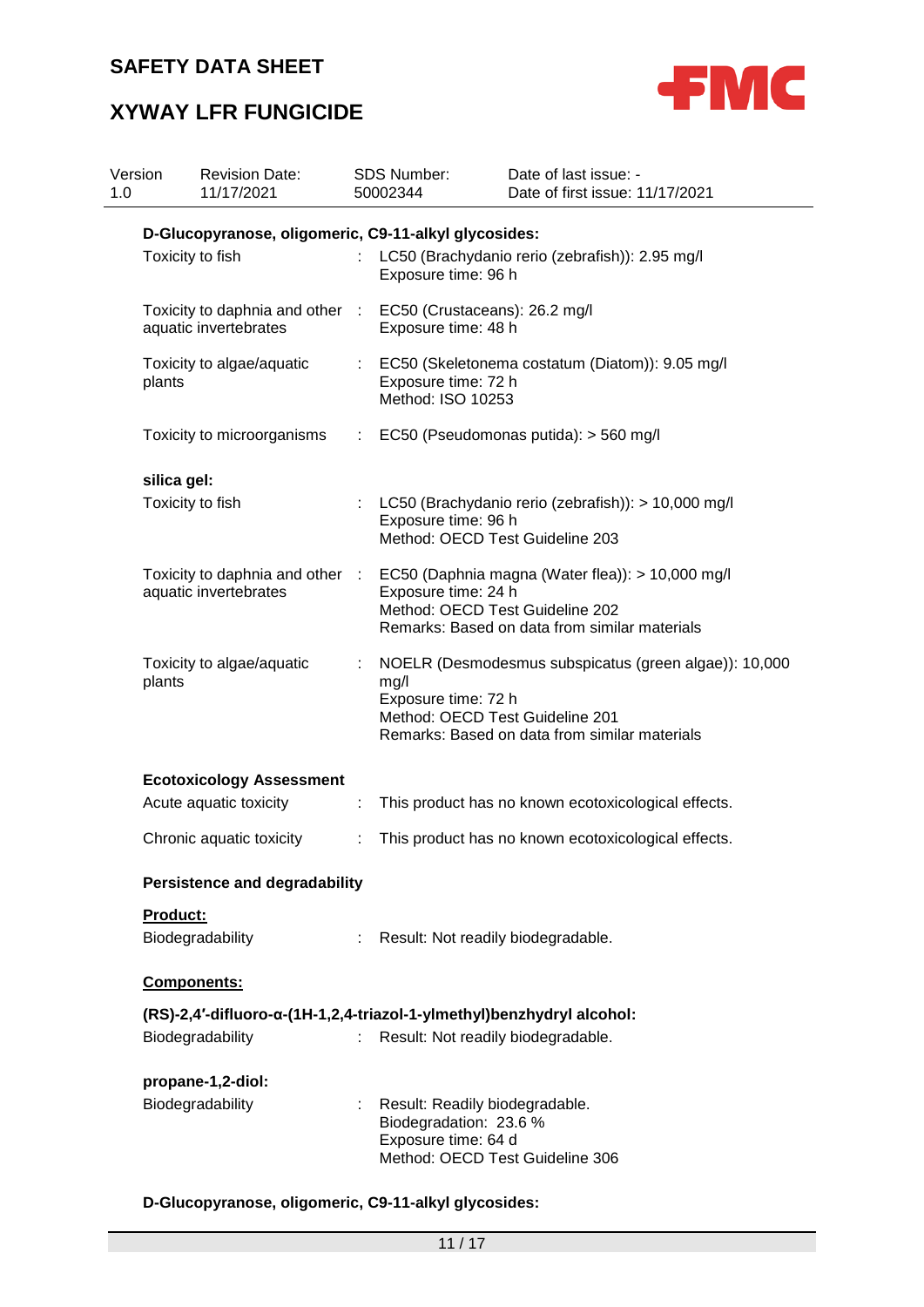

# **XYWAY LFR FUNGICIDE**

| Version<br>1.0 | <b>Revision Date:</b><br>11/17/2021                                                   |    | SDS Number:<br>50002344                                  | Date of last issue: -<br>Date of first issue: 11/17/2021                                            |
|----------------|---------------------------------------------------------------------------------------|----|----------------------------------------------------------|-----------------------------------------------------------------------------------------------------|
|                | Biodegradability                                                                      |    | Result: Readily biodegradable.                           |                                                                                                     |
| silica gel:    |                                                                                       |    |                                                          |                                                                                                     |
|                | Biodegradability                                                                      |    | : Result: Not biodegradable                              | Remarks: Based on data from similar materials                                                       |
|                | <b>Bioaccumulative potential</b>                                                      |    |                                                          |                                                                                                     |
| Product:       |                                                                                       |    |                                                          |                                                                                                     |
|                | <b>Bioaccumulation</b>                                                                |    |                                                          | : Remarks: Bioaccumulation is unlikely.                                                             |
|                | Components:                                                                           |    |                                                          |                                                                                                     |
|                | (RS)-2,4'-difluoro-α-(1H-1,2,4-triazol-1-ylmethyl)benzhydryl alcohol:                 |    |                                                          |                                                                                                     |
|                | Bioaccumulation                                                                       |    | Species: Salmo gairdneri<br>Bioaccumulation is unlikely. | Bioconcentration factor (BCF): 7<br>Remarks: See section 9 for octanol-water partition coefficient. |
|                | Partition coefficient: n-<br>octanol/water                                            |    | log Pow: 2.29                                            |                                                                                                     |
|                | propane-1,2-diol:                                                                     |    |                                                          |                                                                                                     |
|                | Partition coefficient: n-<br>octanol/water                                            | ÷. | log Pow: -1.07                                           |                                                                                                     |
|                | D-Glucopyranose, oligomeric, C9-11-alkyl glycosides:                                  |    |                                                          |                                                                                                     |
|                | Partition coefficient: n-<br>octanol/water                                            | ÷. | log Pow: 3.7                                             | Method: OECD Test Guideline 117                                                                     |
| silica gel:    |                                                                                       |    |                                                          |                                                                                                     |
|                | Bioaccumulation                                                                       |    |                                                          | : Bioconcentration factor (BCF): 3.16<br>Remarks: Based on data from similar materials              |
|                | <b>Mobility in soil</b>                                                               |    |                                                          |                                                                                                     |
| Product:       |                                                                                       |    |                                                          |                                                                                                     |
|                | Distribution among environ- : Remarks: medium mobility in soil<br>mental compartments |    |                                                          |                                                                                                     |
|                | <b>Components:</b>                                                                    |    |                                                          |                                                                                                     |
|                | (RS)-2,4'-difluoro-α-(1H-1,2,4-triazol-1-ylmethyl)benzhydryl alcohol:                 |    |                                                          |                                                                                                     |
|                | Distribution among environ- : Remarks: medium mobility in soil<br>mental compartments |    |                                                          |                                                                                                     |
|                | Other adverse effects                                                                 |    |                                                          |                                                                                                     |
| Product:       |                                                                                       |    |                                                          |                                                                                                     |
|                |                                                                                       |    |                                                          |                                                                                                     |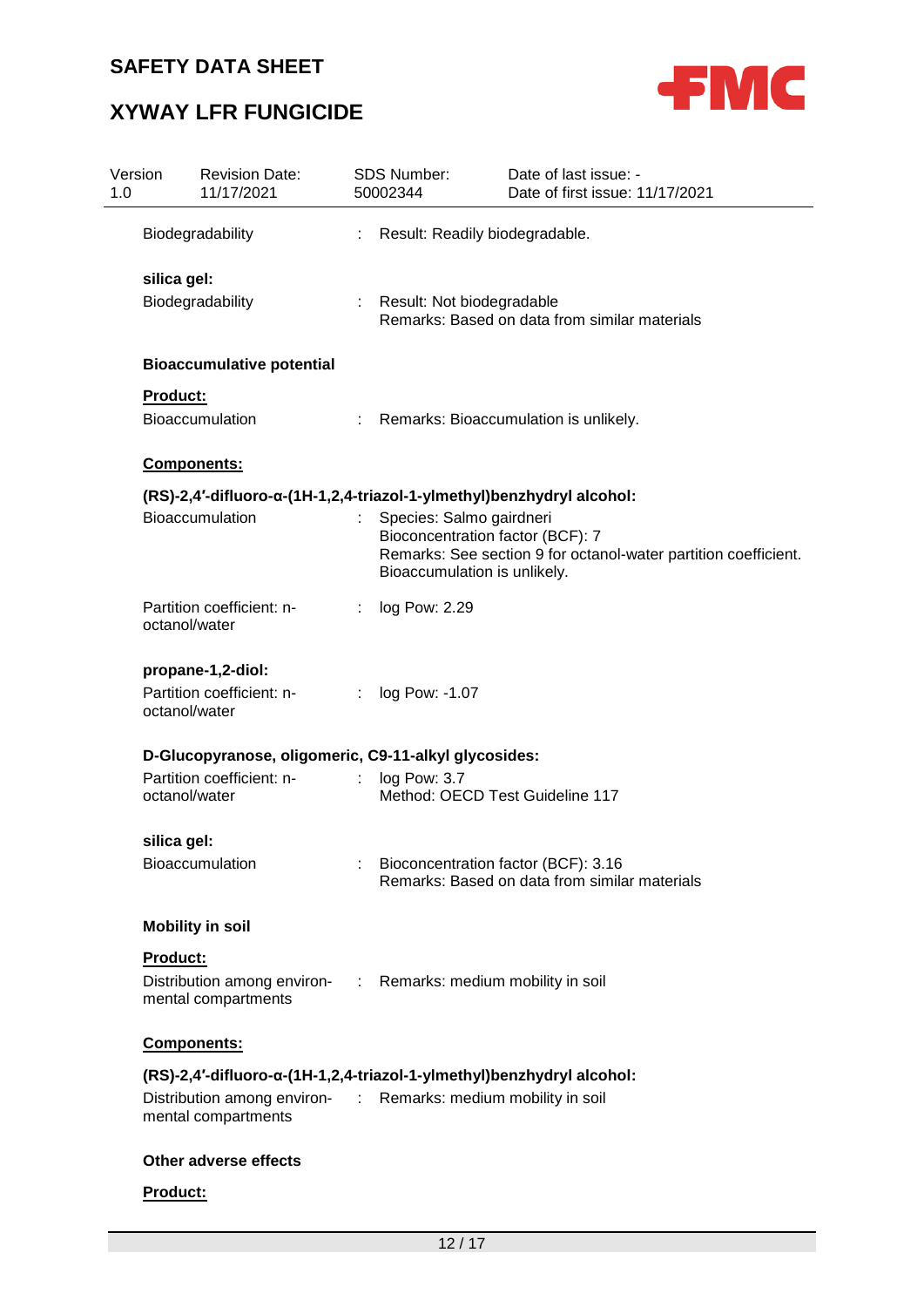

# **XYWAY LFR FUNGICIDE**

| Version<br>1.0 | <b>Revision Date:</b><br>11/17/2021                                   | <b>SDS Number:</b><br>50002344 | Date of last issue: -<br>Date of first issue: 11/17/2021                                                                                                                                                                                                                                                         |
|----------------|-----------------------------------------------------------------------|--------------------------------|------------------------------------------------------------------------------------------------------------------------------------------------------------------------------------------------------------------------------------------------------------------------------------------------------------------|
|                | Ozone-Depletion Potential                                             | <b>Substances</b>              | Regulation: 40 CFR Protection of Environment; Part 82 Pro-<br>tection of Stratospheric Ozone - CAA Section 602 Class I<br>Remarks: This product neither contains, nor was manufac-<br>tured with a Class I or Class II ODS as defined by the U.S.<br>Clean Air Act Section 602 (40 CFR 82, Subpt. A, App.A + B). |
|                | Additional ecological infor-<br>mation                                |                                | : An environmental hazard cannot be excluded in the event of<br>unprofessional handling or disposal.<br>Harmful to aquatic life with long lasting effects.                                                                                                                                                       |
|                | <b>Components:</b>                                                    |                                |                                                                                                                                                                                                                                                                                                                  |
|                | (RS)-2,4'-difluoro-α-(1H-1,2,4-triazol-1-ylmethyl)benzhydryl alcohol: |                                |                                                                                                                                                                                                                                                                                                                  |
|                | Additional ecological infor-                                          |                                | : An environmental hazard cannot be excluded in the event of                                                                                                                                                                                                                                                     |

#### **SECTION 13. DISPOSAL CONSIDERATIONS**

mation

| <b>Disposal methods</b> |                                                                                                                                                                                                                            |
|-------------------------|----------------------------------------------------------------------------------------------------------------------------------------------------------------------------------------------------------------------------|
| Waste from residues     | : The product should not be allowed to enter drains, water<br>courses or the soil.<br>Do not contaminate ponds, waterways or ditches with chemi-<br>cal or used container.<br>Send to a licensed waste management company. |
| Contaminated packaging  | : Empty remaining contents.<br>Dispose of as unused product.<br>Do not re-use empty containers.                                                                                                                            |

unprofessional handling or disposal.

Harmful to aquatic life with long lasting effects.

### **SECTION 14. TRANSPORT INFORMATION**

#### **International Regulations**

**UNRTDG** Not regulated as a dangerous good

**IATA-DGR** Not regulated as a dangerous good

#### **IMDG-Code** Not regulated as a dangerous good

#### **Transport in bulk according to Annex II of MARPOL 73/78 and the IBC Code**

Not applicable for product as supplied.

#### **Domestic regulation**

# **49 CFR**

Not regulated as a dangerous good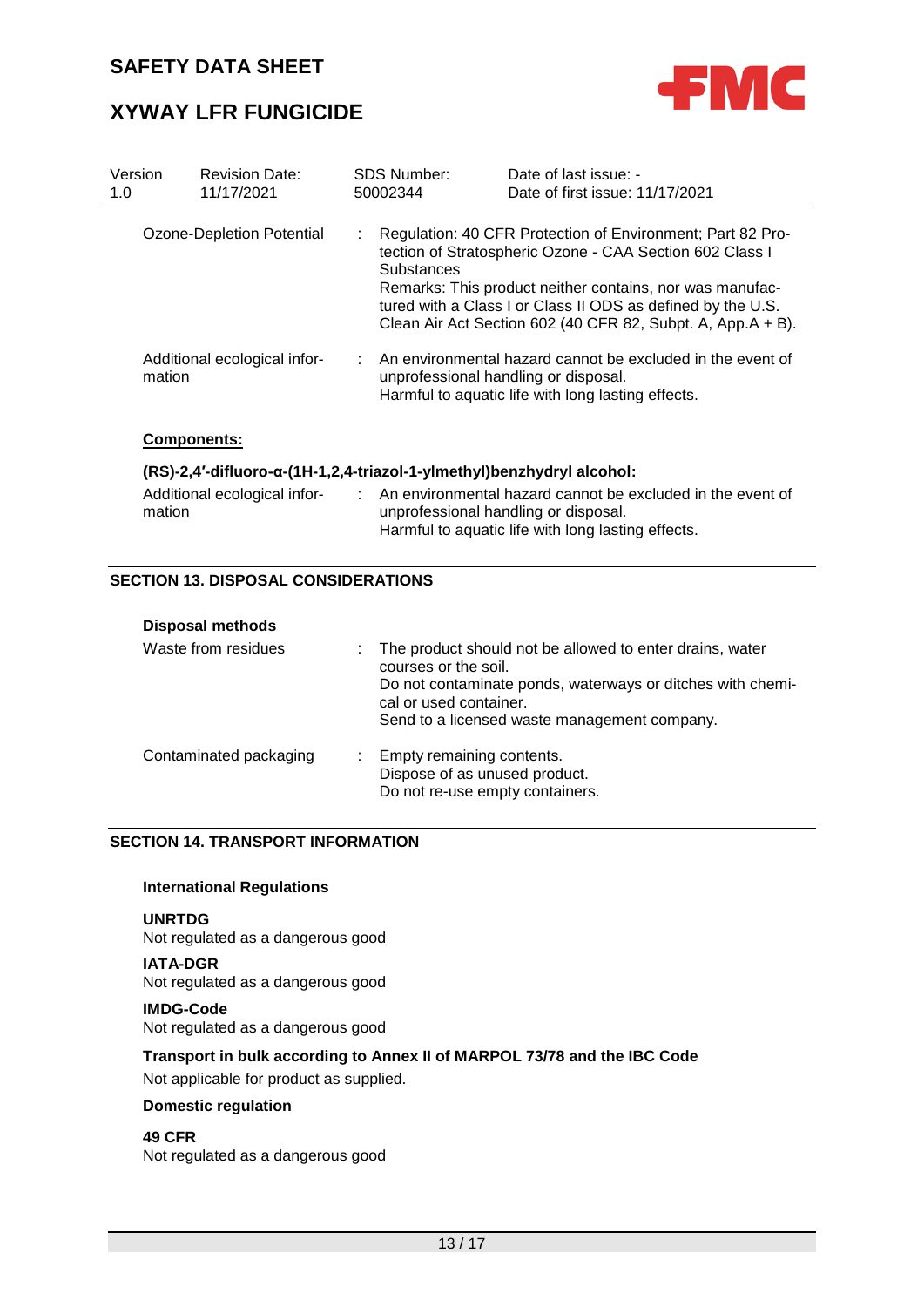

# **XYWAY LFR FUNGICIDE**

| Version | <b>Revision Date:</b> | <b>SDS Number:</b> |
|---------|-----------------------|--------------------|
| 1.0     | 11/17/2021            | 50002344           |

Date of last issue: - Date of first issue: 11/17/2021

### **SECTION 15. REGULATORY INFORMATION**

#### **CERCLA Reportable Quantity**

| Components     | CAS-No.        | Component RQ I | Calculated product RQ |
|----------------|----------------|----------------|-----------------------|
|                |                | (lbs)          | (lbs)                 |
| l ethvlbenzene | $100 - 41 - 4$ | 100            | 100 (F003)            |
| l ethvlbenzene | 100-41-4       | 1000           |                       |

#### **SARA 304 Extremely Hazardous Substances Reportable Quantity**

This material does not contain any components with a section 304 EHS RQ.

#### **SARA 302 Extremely Hazardous Substances Threshold Planning Quantity**

This material does not contain any components with a section 302 EHS TPQ.

|                                                                                                                                                                                                                                                                                                                                                                                                                                                                                                                                                                                                                                                                                         | SARA 311/312 Hazards                 | No SARA Hazards                                                                                                                                                                                                 |                                    |  |  |
|-----------------------------------------------------------------------------------------------------------------------------------------------------------------------------------------------------------------------------------------------------------------------------------------------------------------------------------------------------------------------------------------------------------------------------------------------------------------------------------------------------------------------------------------------------------------------------------------------------------------------------------------------------------------------------------------|--------------------------------------|-----------------------------------------------------------------------------------------------------------------------------------------------------------------------------------------------------------------|------------------------------------|--|--|
| <b>SARA 313</b>                                                                                                                                                                                                                                                                                                                                                                                                                                                                                                                                                                                                                                                                         |                                      | This material does not contain any chemical components with<br>known CAS numbers that exceed the threshold (De Minimis)<br>reporting levels established by SARA Title III, Section 313.                         |                                    |  |  |
| <b>Clean Air Act</b><br>This product neither contains, nor was manufactured with a Class I or Class II ODS as defined by<br>the U.S. Clean Air Act Section 602 (40 CFR 82, Subpt. A, App.A + B).<br>This product does not contain any hazardous air pollutants (HAP), as defined by the U.S. Clean<br>Air Act Section 112 (40 CFR 61).<br>This product does not contain any chemicals listed under the U.S. Clean Air Act Section 112(r) for<br>Accidental Release Prevention (40 CFR 68.130, Subpart F).<br>The following chemical(s) are listed under the U.S. Clean Air Act Section 111 SOCMI Intermedi-<br>ate or Final VOC's (40 CFR 60.489):<br>$57 - 55 - 6$<br>$>= 5 - < 10 \%$ |                                      |                                                                                                                                                                                                                 |                                    |  |  |
| <b>Clean Water Act</b>                                                                                                                                                                                                                                                                                                                                                                                                                                                                                                                                                                                                                                                                  | propane-1,2-diol                     |                                                                                                                                                                                                                 |                                    |  |  |
| The following Hazardous Substances are listed under the U.S. CleanWater Act, Section 311, Ta-<br>ble 116.4A:<br>$100 - 41 - 4$<br>ethylbenzene<br>$>= 0 - 0.1 \%$<br>The following Hazardous Chemicals are listed under the U.S. CleanWater Act, Section 311, Table                                                                                                                                                                                                                                                                                                                                                                                                                     |                                      |                                                                                                                                                                                                                 |                                    |  |  |
| 117.3:<br>307                                                                                                                                                                                                                                                                                                                                                                                                                                                                                                                                                                                                                                                                           | ethylbenzene                         | $100 - 41 - 4$<br>This product does not contain any toxic pollutants listed under the U.S. Clean Water Act Section<br>This product does not contain any priority pollutants related to the U.S. Clean Water Act | $>= 0 - 0.1 \%$                    |  |  |
| <b>US State Regulations</b>                                                                                                                                                                                                                                                                                                                                                                                                                                                                                                                                                                                                                                                             |                                      |                                                                                                                                                                                                                 |                                    |  |  |
| <b>Massachusetts Right To Know</b><br>(RS)-2,4'-difluoro-α-(1H-1,2,4-triazol-1-ylmethyl)benzhydryl<br>76674-21-0<br>alcohol<br>silica gel<br>112926-00-8                                                                                                                                                                                                                                                                                                                                                                                                                                                                                                                                |                                      |                                                                                                                                                                                                                 |                                    |  |  |
|                                                                                                                                                                                                                                                                                                                                                                                                                                                                                                                                                                                                                                                                                         | Pennsylvania Right To Know           |                                                                                                                                                                                                                 |                                    |  |  |
|                                                                                                                                                                                                                                                                                                                                                                                                                                                                                                                                                                                                                                                                                         | water<br>alcohol<br>propane-1,2-diol | (RS)-2,4'-difluoro-α-(1H-1,2,4-triazol-1-ylmethyl)benzhydryl                                                                                                                                                    | 7732-18-5<br>76674-21-0<br>57-55-6 |  |  |
|                                                                                                                                                                                                                                                                                                                                                                                                                                                                                                                                                                                                                                                                                         |                                      |                                                                                                                                                                                                                 |                                    |  |  |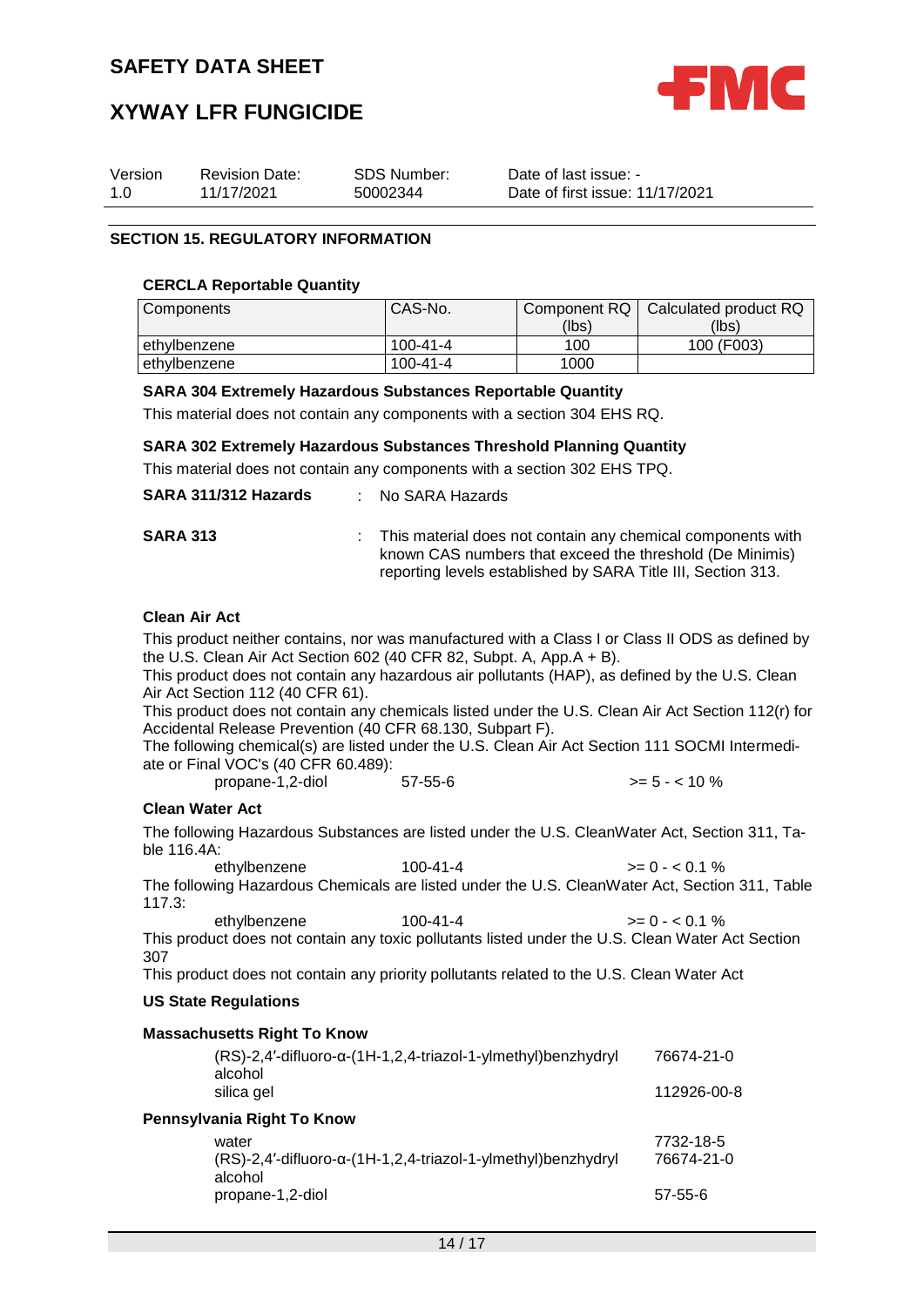

# **XYWAY LFR FUNGICIDE**

| Version<br>1.0 | <b>Revision Date:</b><br>11/17/2021                                                                                                                                                               | <b>SDS Number:</b><br>50002344                               | Date of last issue: -<br>Date of first issue: 11/17/2021                 |                                                             |
|----------------|---------------------------------------------------------------------------------------------------------------------------------------------------------------------------------------------------|--------------------------------------------------------------|--------------------------------------------------------------------------|-------------------------------------------------------------|
|                | silica gel                                                                                                                                                                                        | D-Glucopyranose, oligomeric, C9-11-alkyl glycosides          |                                                                          | 132778-08-6<br>112926-00-8                                  |
|                | <b>Maine Chemicals of High Concern</b>                                                                                                                                                            |                                                              |                                                                          |                                                             |
|                | alcohol                                                                                                                                                                                           | (RS)-2,4'-difluoro-α-(1H-1,2,4-triazol-1-ylmethyl)benzhydryl |                                                                          | 76674-21-0                                                  |
|                | octamethylcyclotetrasiloxane                                                                                                                                                                      |                                                              |                                                                          | 556-67-2                                                    |
|                | <b>Vermont Chemicals of High Concern</b>                                                                                                                                                          |                                                              |                                                                          |                                                             |
|                | alcohol                                                                                                                                                                                           | (RS)-2,4'-difluoro-α-(1H-1,2,4-triazol-1-ylmethyl)benzhydryl |                                                                          | 76674-21-0                                                  |
|                | octamethylcyclotetrasiloxane<br>ethylbenzene                                                                                                                                                      |                                                              |                                                                          | 556-67-2<br>$100 - 41 - 4$                                  |
|                |                                                                                                                                                                                                   |                                                              |                                                                          |                                                             |
|                | <b>Washington Chemicals of High Concern</b><br>alcohol                                                                                                                                            | (RS)-2,4'-difluoro-α-(1H-1,2,4-triazol-1-ylmethyl)benzhydryl |                                                                          | 76674-21-0                                                  |
|                | ethylbenzene                                                                                                                                                                                      |                                                              |                                                                          | $100 - 41 - 4$                                              |
|                | <b>California Prop. 65</b>                                                                                                                                                                        |                                                              |                                                                          |                                                             |
|                | WARNING: This product can expose you to chemicals including ethylbenzene, which is/are<br>known to the State of California to cause cancer. For more information go to<br>www.P65Warnings.ca.gov. |                                                              |                                                                          |                                                             |
|                | <b>California Permissible Exposure Limits for Chemical Contaminants</b>                                                                                                                           |                                                              |                                                                          |                                                             |
|                | silica gel                                                                                                                                                                                        |                                                              |                                                                          | 112926-00-8                                                 |
|                | The ingredients of this product are reported in the following inventories:                                                                                                                        |                                                              |                                                                          |                                                             |
| <b>TCSI</b>    |                                                                                                                                                                                                   |                                                              | On the inventory, or in compliance with the inventory                    |                                                             |
| <b>TSCA</b>    |                                                                                                                                                                                                   |                                                              |                                                                          | Product contains substance(s) not listed on TSCA inventory. |
| <b>AIIC</b>    |                                                                                                                                                                                                   |                                                              | Not in compliance with the inventory                                     |                                                             |
| <b>DSL</b>     |                                                                                                                                                                                                   | on the Canadian DSL nor NDSL.                                |                                                                          | This product contains the following components that are not |
|                |                                                                                                                                                                                                   |                                                              | (RS)-2,4'-DIFLUORO-A-(1H-1,2,4-TRIAZOL-1-<br>YLMETHYL)BENZHYDRYL ALCOHOL |                                                             |
| <b>ENCS</b>    |                                                                                                                                                                                                   |                                                              | Not in compliance with the inventory                                     |                                                             |
| <b>ISHL</b>    |                                                                                                                                                                                                   |                                                              | Not in compliance with the inventory                                     |                                                             |
| <b>KECI</b>    |                                                                                                                                                                                                   |                                                              | Not in compliance with the inventory                                     |                                                             |
| <b>PICCS</b>   |                                                                                                                                                                                                   |                                                              | Not in compliance with the inventory                                     |                                                             |
| <b>IECSC</b>   |                                                                                                                                                                                                   |                                                              | Not in compliance with the inventory                                     |                                                             |
| <b>NZIoC</b>   |                                                                                                                                                                                                   |                                                              | Not in compliance with the inventory                                     |                                                             |

### **TSCA list**

No substances are subject to a Significant New Use Rule.

No substances are subject to TSCA 12(b) export notification requirements.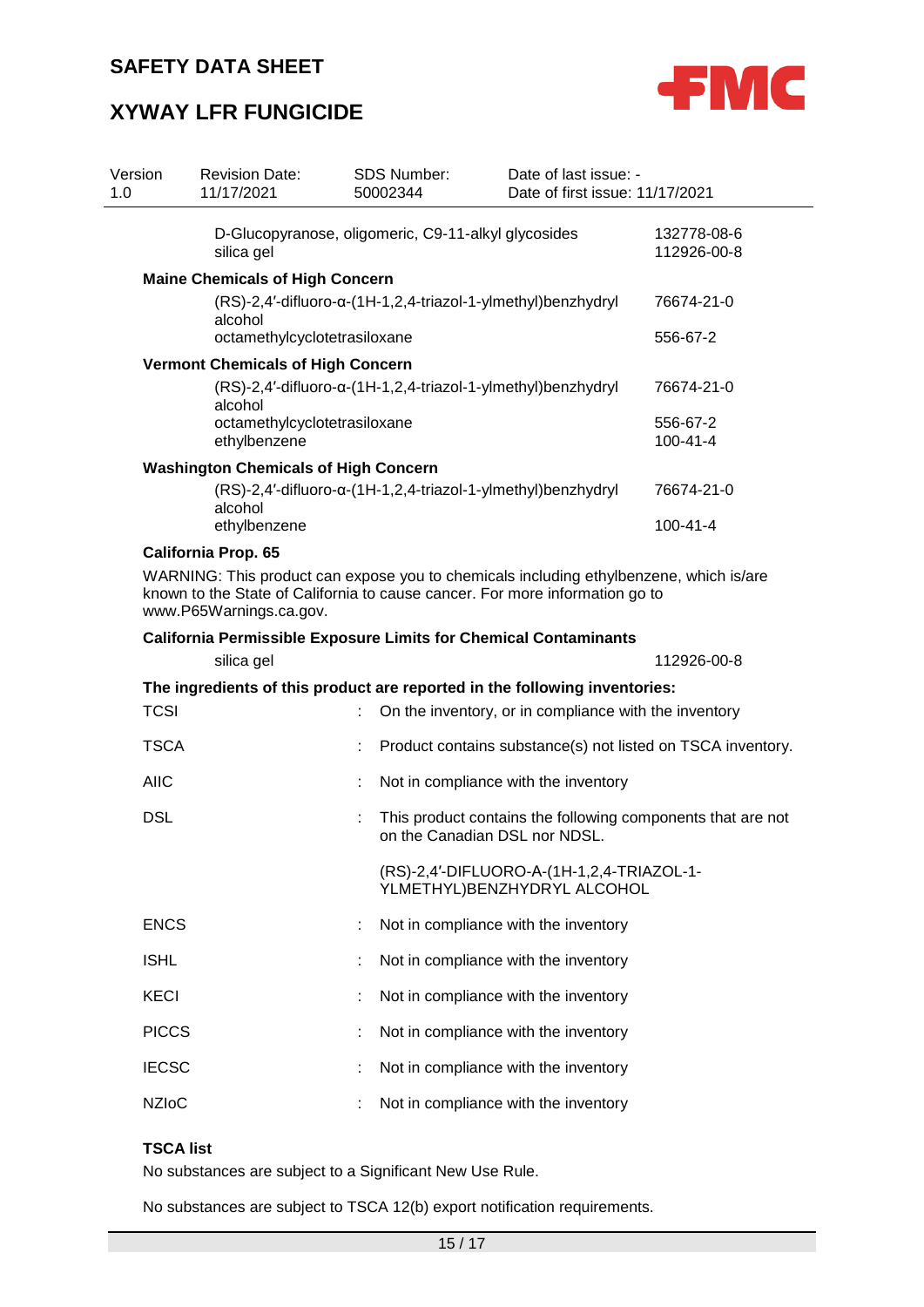

# **XYWAY LFR FUNGICIDE**

| Version | <b>Revision Date:</b> | SDS Number: | Date of last issue: -           |
|---------|-----------------------|-------------|---------------------------------|
| 1.0     | 11/17/2021            | 50002344    | Date of first issue: 11/17/2021 |

#### **SECTION 16. OTHER INFORMATION**









HMIS® ratings are based on a 0-4 rating scale, with 0 representing minimal hazards or risks, and 4 representing significant hazards or risks. The "\*" represents a chronic hazard, while the "/" represents the absence of a chronic hazard.

Special hazard

**0** No health threat, **1** Slightly Hazardous, **2** Hazardous, **3** Extreme danger, **4** Deadly

#### **Full text of other abbreviations**

| NIOSH REL       | : USA. NIOSH Recommended Exposure Limits                                                       |
|-----------------|------------------------------------------------------------------------------------------------|
| OSHA P0         | USA. OSHA - TABLE Z-1 Limits for Air Contaminants -<br>1910.1000                               |
| OSHA Z-3        | : USA. Occupational Exposure Limits (OSHA) - Table Z-3 Min-<br>eral Dusts                      |
| US WEEL         | : USA. Workplace Environmental Exposure Levels (WEEL)                                          |
| NIOSH REL / TWA | : Time-weighted average concentration for up to a 10-hour<br>workday during a 40-hour workweek |
| OSHA P0 / TWA   | : 8-hour time weighted average                                                                 |
| OSHA Z-3 / TWA  | 8-hour time weighted average                                                                   |
| US WEEL / TWA   | $: 8-hr$ TWA                                                                                   |

AIIC - Australian Inventory of Industrial Chemicals; ASTM - American Society for the Testing of Materials; bw - Body weight; CERCLA - Comprehensive Environmental Response, Compensation, and Liability Act; CMR - Carcinogen, Mutagen or Reproductive Toxicant; DIN - Standard of the German Institute for Standardisation; DOT - Department of Transportation; DSL - Domestic Substances List (Canada); ECx - Concentration associated with x% response; EHS - Extremely Hazardous Substance; ELx - Loading rate associated with x% response; EmS - Emergency Schedule; ENCS - Existing and New Chemical Substances (Japan); ErCx - Concentration associated with x% growth rate response; ERG - Emergency Response Guide; GHS - Globally Harmonized System; GLP - Good Laboratory Practice; HMIS - Hazardous Materials Identification System; IARC - International Agency for Research on Cancer; IATA - International Air Transport Association; IBC - International Code for the Construction and Equipment of Ships carrying Dangerous Chemicals in Bulk; IC50 - Half maximal inhibitory concentration; ICAO - International Civil Aviation Organization; IECSC - Inventory of Existing Chemical Substances in China; IMDG - In-